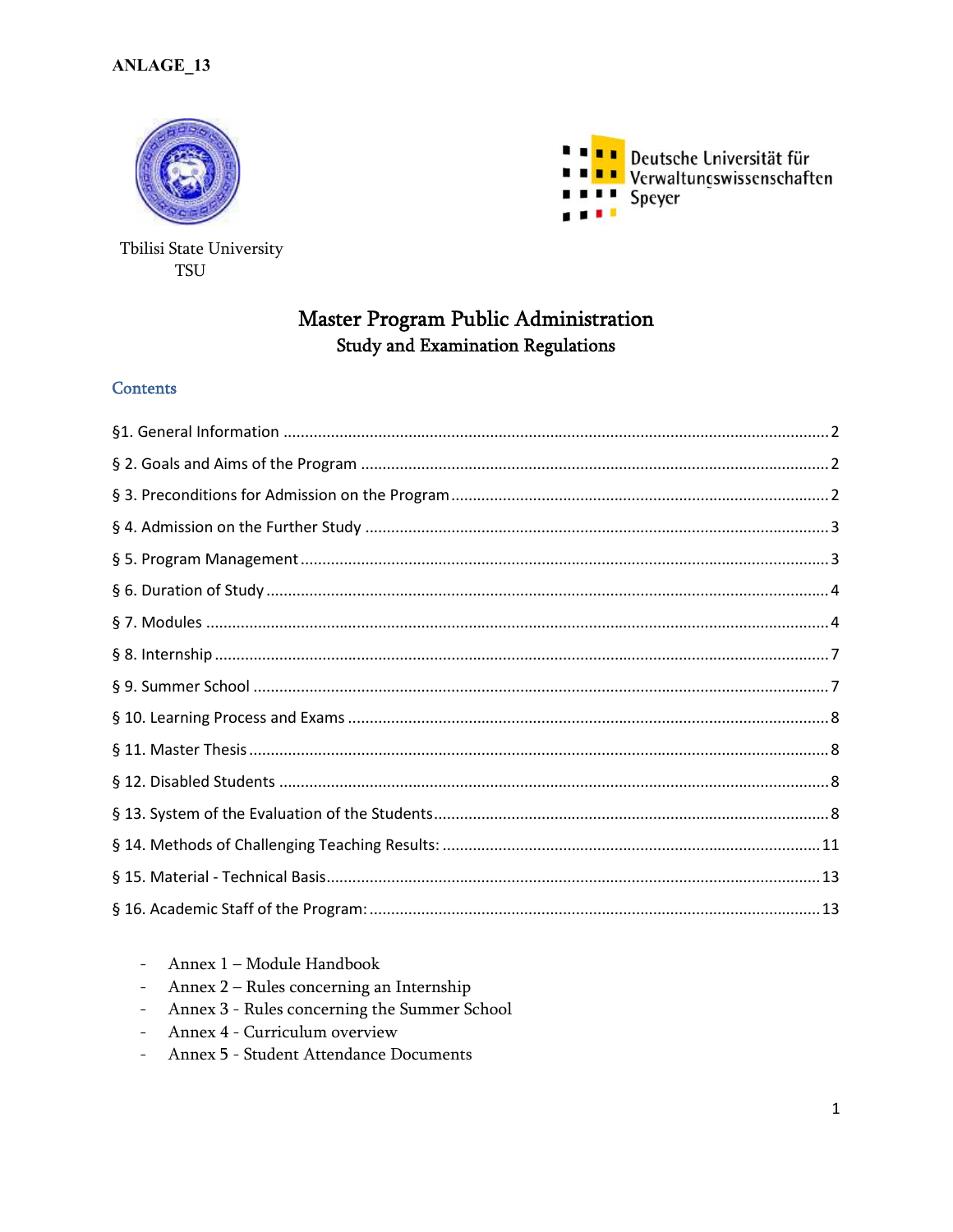# **§1. General Information**

## **Title of the Course:** Public Administration

The Master's Program (MA) is implemented in the framework of cooperation between the Ivane Javakhishvili Tbilisi State University and German University of Public Administration Speyer.

#### **Academic Programmatic Direction of the Master's Program:** Interdisciplinary

**Type of Educational Program:** Academic

**Language:** English, with Georgian components

**Academic Degree/Qualification:** Master of Public Administration

**Volume of the Course:** 120 ECTS (credits)

One credit equals 25 hours of student's workload.

# **§ 2. Goals and Aims of the Program**

The Program aims to prepare future civil servants according to the demand of modern public administration. Preparing high qualified, competitive, capable of independent research staff according to the demand existing on labor market.

The goal of the Program is to teach students national and international legal regulations, economic standards, integration processes of the EU governance in national legal systems, characters of state budget planning and implementation and etc., all of which are necessary for civil servants.

Graduates of "Public administration" will be able to implement professional activities in various public institutions.

# **§ 3. Preconditions for Admission on the Program**

- a) Academic Degree of Bachelor in the fields of Law, Economics, History, Humanitarian or Social Sciences (only accredited university graduates are to be accepted);
- b) Successfully overcome the Unified Graduate Examination (provided by the Ministry of Education and Science of Georgia);
- c) English (B2 level) exams are organized by the Tbilisi State University. Candidates also have the opportunity to submit the certificate of English language proficiency, minimum of B2 level and in such case, they will be exempted from the foreign language examinations;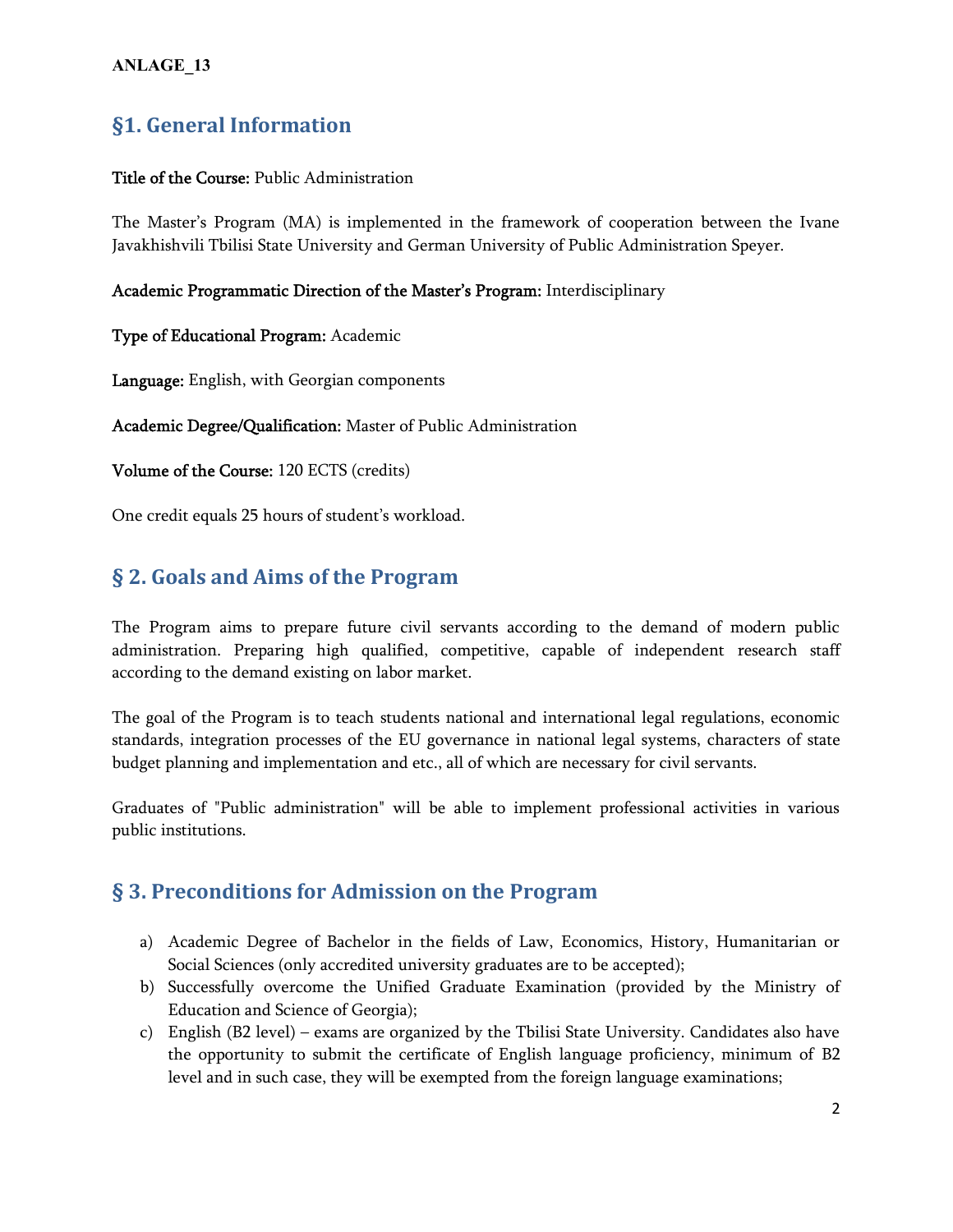d) Interviews (in English) with German and Georgian professors after successfully overcoming the English language test (minimum 51 points); candidates will be interviewed in English. Admission Committee shall consist of 4-5 persons, representatives of Tbilisi State University, as well as – the University of Speyer. The length of the interview is about 10-20 minutes. Assessments are made according to student's qualification as well as the quality of his/her English level. Evaluation is made between 0-100 points and the decision is made by the majority of votes of the members of the Committee. From existing candidates only 25 students will be elected. In order to ensure the publicity, the decision will be placed on the main web-page of the Tbilisi State University and will be accessible for every interested person. Before the Rector's order on the enrollment of students, those candidates with less than 51 points have the right to appeal to the Appeal Committee in specifically defined period of time and the Committee will re-examine the issue of the candidate's admission. In the process of selecting students, the preference will be given to the candidates, who have high average score of diploma (GPA).

# **§ 4. Admission on the Further Study**

Program graduates acquire a right to continue their education on the next stage – the Doctoral Program, which considers the master's degree in public administration as prerequisite for admission.

## **§ 5. Program Management**

The Program is directed collegially - by the representative of the Ivane Javakhishvili Tbilisi State University, Irakli Burduli and representative of the German University of Public Administration Speyer – Prof. Dr. Dr. Karl-Peter Sommermann. In addition, an Academic Council is created, according to the decree of the Dean of the Faculty of law. The Council meets at least twice in a year. The Academic Council consists of the Program directors, one of the representatives of the partners – Program employers, a course graduate and an active student of the Program, who is elected from the existing group of students of the Program.

Tasks of the Academic Council are the following:

- Planning of the Program rules and content of the modules;
- Coordination of modules with each other and coordination of the content of modules within;
- Appointment of professors for the supervision of the practice and Master Thesis;
- Selection of new professors for the Program;
- Assessment of the existing evaluations and the didactic and scientific development of the Program.

Meetings of the Academic Council are held twice a year before the start of the first semester and by the end of the fourth semester or upon necessity. Program coordinators are also attended on the mentioned meetings.

The decisions that have an essential content will be sent for approval to the academic council of TSU law faculty, and, if necessary, to the TSU Academic Council as well.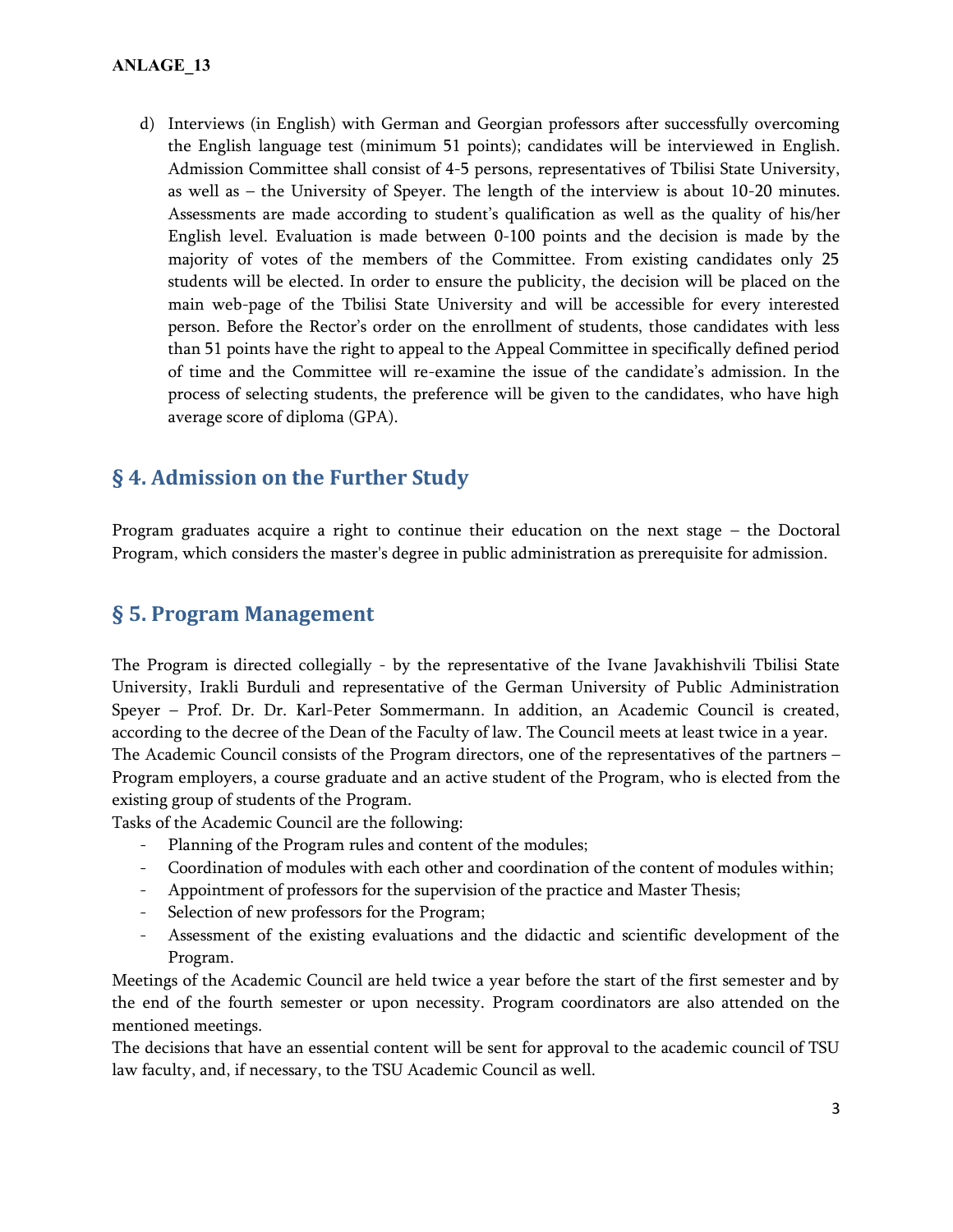# **§ 6. Duration of Study**

The studying process normally lasts 5 semesters. After the second and fourth semesters 8 weeks mandatory internship is considered in Georgia and another 8 weeks internship - in Germany or in an International Organization in one of the countries of the EU; after the fourth semester also 2-week Summer School at Speyer University is considered. The fifth semester is devoted to the preparation of a Master's Thesis.

# **§ 7. Modules**

The Program consists of 11 training modules, 9 of them are modules including theoretical components, one practical and one research modules. In the modules, which include theoretical components, a student must gain 66 credits: 60 compulsory credits and 6 elective credits. In the practical module, a student must gain 24 credits: 4 credits - Summer School, internship in Georgia - 10 credits, internship in European countries - 10 credits. In the research module, a student must gain 30 credits: 4 credits in academic writing and 26 in preparing Master's Thesis and passing it.

## **Modules of the Master Program:**

#### **1. Foundations of Law**

The module includes, first of all, the legal, constitutional limits of power and role of fundamental human rights in everyday activities of the state.

| # | Modules & Sub-Modules/Subjects                           | <b>ECTS</b> |
|---|----------------------------------------------------------|-------------|
|   | Constitutional Law in a Comparative Perspective          |             |
|   | Judicial Control of Public Administration                |             |
|   | General Principles of Administrative Law (in Georgian ad |             |
|   | EU Context)                                              |             |

## **2. Public Administration in the European Context**

The module explores notions of governance and administration, focusing on administration study and analytical research of principle of democracy, on development and Europeanization of main directions of comparative legal analysis of administrative and self-governance science.

| #  | Modules & Sub-Modules/Subjects           | <b>ECTS</b> |
|----|------------------------------------------|-------------|
|    | Governance in the EU Multi-Level System  |             |
|    | European Law of Human Rights             |             |
| 3. | European Union and its Public Management |             |
| 4. | European Cooperation and Integration     |             |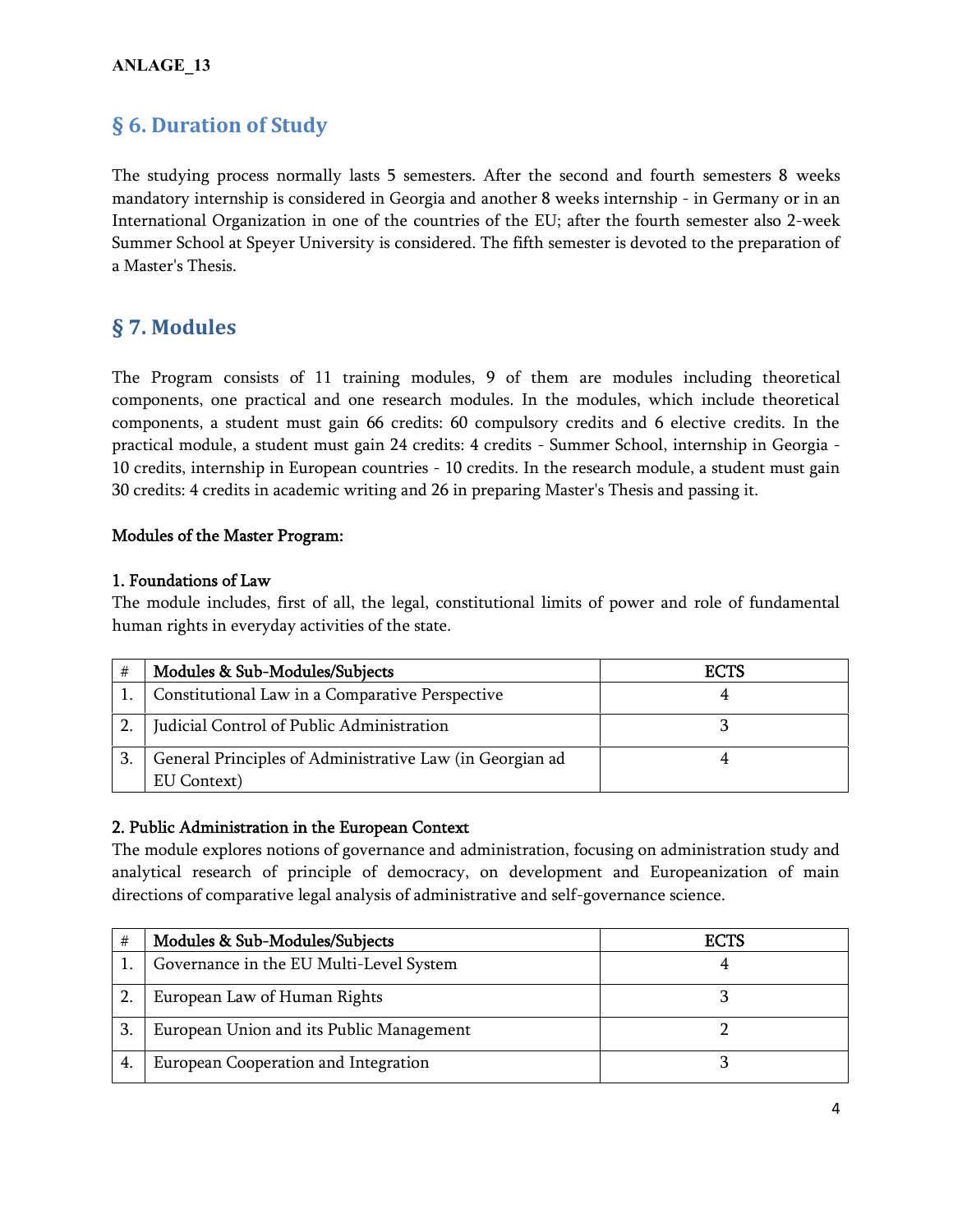## **3. State and Economic**

The module considers, which functions are the legal mission of state and on which basic legal principles and norms it should be based. In addition to theoretical aspects of state functions, there will be introduced the aims of acts of state, the instruments for achieving these aims (from economic, as well political perspective) and legal status of civil servants.

|    | Modules & Sub-Modules/Subjects                        | ECTS |
|----|-------------------------------------------------------|------|
|    | Introduction to Economics                             |      |
| z. | Competition Policy, Regulation and Public Enterprises |      |

## **4. Organization and Management**

The module covers the instruments of civil service, as well as get familiar with the basic principles of management.

| # | Modules & Sub-Modules/Subjects                    | <b>ECTS</b> |
|---|---------------------------------------------------|-------------|
|   | Process Management and E-governance               |             |
|   | <b>Strategy Management and Quality Management</b> |             |
|   | Local Self-Government and Administrative Reform   |             |

## **5. Budget and Finance**

The module considers the instruments and sources for financing public functions, as well as its challenges, which are caused by demographic and economic development processes.

| # | Modules & Sub-Modules/Subjects                | <b>ECTS</b> |
|---|-----------------------------------------------|-------------|
|   | Accounting and Reporting in the Public Sector |             |
|   | Cost-Benefit Analysis                         |             |

## **6. Staff and Management**

The module aims at studying civil service as a main factor for securing stability and development of a country. The module covers analysis of public service structure and operation, which is important for fulfilling the goals of public functions on a professional level.

| # | Modules & Sub-Modules/Subjects              | <b>ECTS</b> |
|---|---------------------------------------------|-------------|
|   | Human Resources Management                  |             |
|   | Civil Service Law                           |             |
|   | Culture and Ethics in Public Administration |             |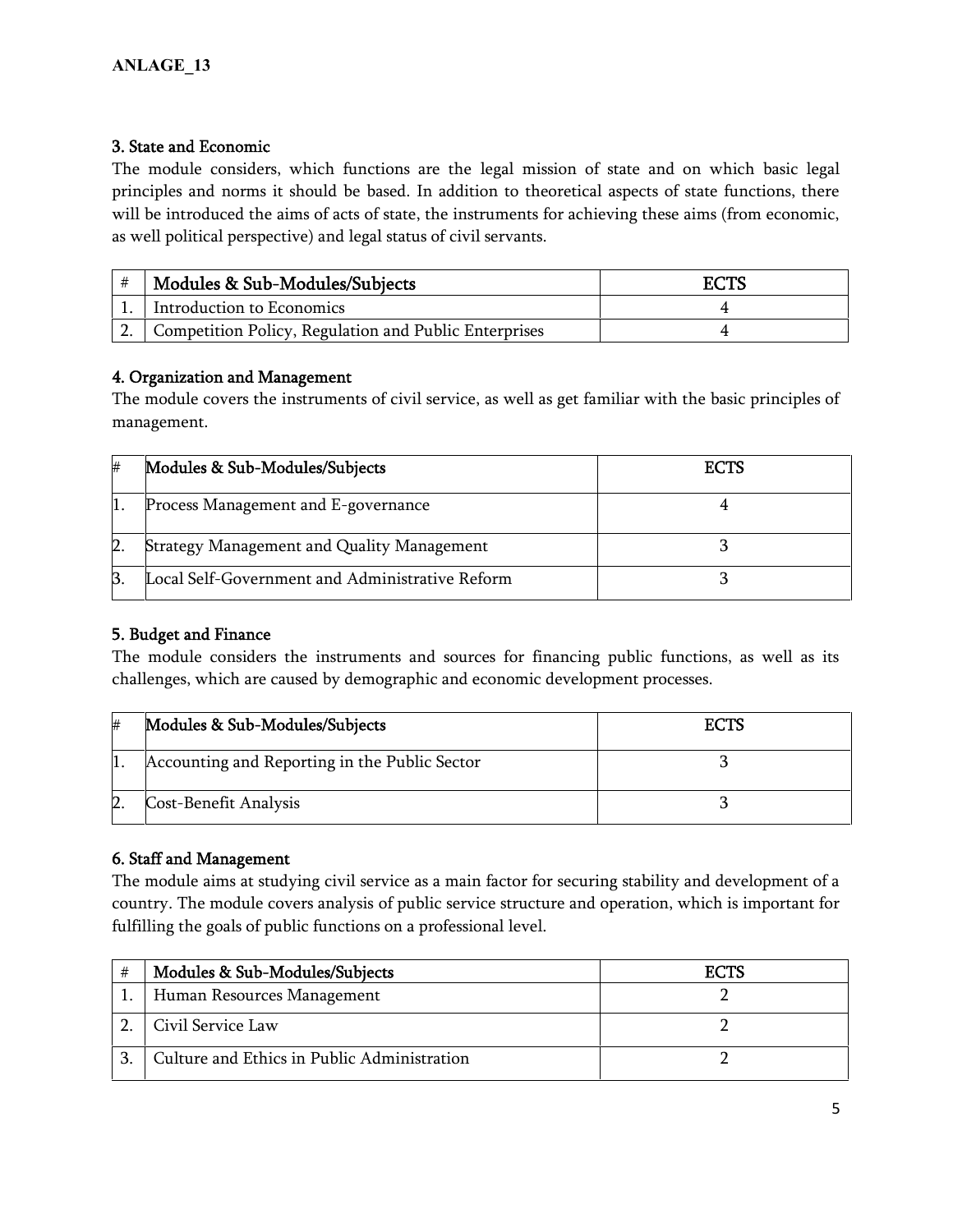| .<br>$\sim$ | `honαe<br>_____<br>____ |  |
|-------------|-------------------------|--|
|             |                         |  |

## **7. Communication**

The module considers the importance of communication in civil service sector. Upon completion of the module the interested persons will gain communication skills in civil service;

| ₩ | Modules & Sub-Modules/Subjects                       | <b>ECTS</b> |
|---|------------------------------------------------------|-------------|
|   | Communication between the State and Citizen;         |             |
|   | Communication between Politicians and Civil Servants |             |

## **8. Elective Module (two to be selected)**

| # | Modules & Sub-Modules/Subjects                           | ECTS |
|---|----------------------------------------------------------|------|
|   | Technique of Legal Drafting; Judicial basis of the State |      |
|   | Organization and Authority Organization                  |      |
|   | Budget Planning and Management; Funding Public           |      |
|   | Expenditure                                              |      |
| B | Municipal Law                                            |      |
| 4 | Public Private Partnerships and Outsourcing              |      |

## **9. Foreign Language**

| #  | Modules & Sub-Modules/Subjects | <b>ECTS</b> |
|----|--------------------------------|-------------|
|    | German Language I              |             |
| 12 | German Language II             |             |

## **10. Practice**

| # | Modules & Sub-Modules/Subjects           | <b>ECTS</b> |
|---|------------------------------------------|-------------|
|   | Internship in Georgia                    |             |
|   | Internship in foreign countries (Europe) |             |
| Β | Summer School (Speyer)                   |             |

## **11. Scientific Research**

| # | Modules & Sub-Modules/Subjects | $7$ $\sigma$ TC<br>5612 |
|---|--------------------------------|-------------------------|
|   |                                |                         |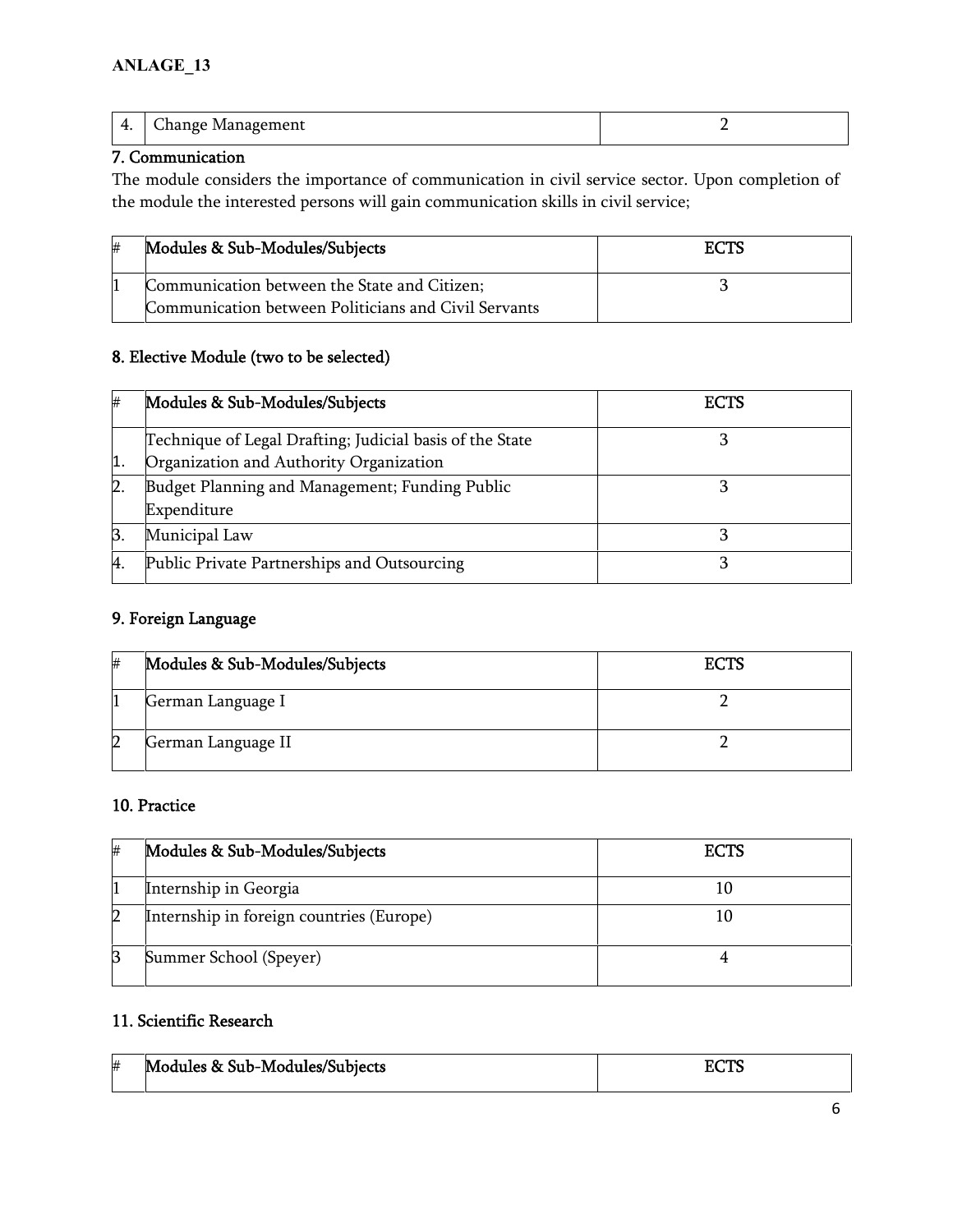| $\vert$ 1 | Academic Writing     |  |
|-----------|----------------------|--|
| 12        | <b>Master Thesis</b> |  |

(Description and structure of modules is given in the module handbook in **Annex 1**)

# **§ 8. Internship**

The main aim of the course is to develop the ability to apply theoretical knowledge in practice by graduate students in the MA. They also become familiar with the structures and mechanisms, to examine specific issues for discussion and resolution of practical techniques. Within a learning course the graduates are sent to various state institutions (e.g.: Ministries, Parliament, City Hall, etc.) or in international organizations, where they are consulted with the supervisors, officials carrying out the relevant activities.

Whole duration of the practical course is 16 calendar weeks – 8 weeks in Georgia and 8 weeks abroad. Master Program students are fully engaged into the practical activities every day, except weekends. Internship in the relevant institutions in Georgia is considered at the end of the second semester, the internship in the international organization in one of the EU countries – at the end of the fourth semester.

Practice in Georgia is a mandatory prerequisite for doing an internship in an international organization in one of the EU countries.

Those students, who, according to their previous semesters, have to retake two or more courses or the ones, whose status was suspended until the necessary amount of credits are gained by them, cannot be sent for the practice abroad.

(Rules concerning an Internship is given in **Annex 2)**

# **§ 9. Summer School**

The Summer School consists of theoretical and practical parts and aims to give students a deep and systematic knowledge about the different levels of public administration authorities (municipal, territorial, federal and EU level). Emphasis will be given to the federal state structure of Germany as one of the EU countries. Summer School will take place in Germany, mainly at the University of Administrative Sciences Speyer. If it is considered appropriate, it may be carried out elsewhere in the future.

(Rules concerning the Summer School is written in **Annex 3)**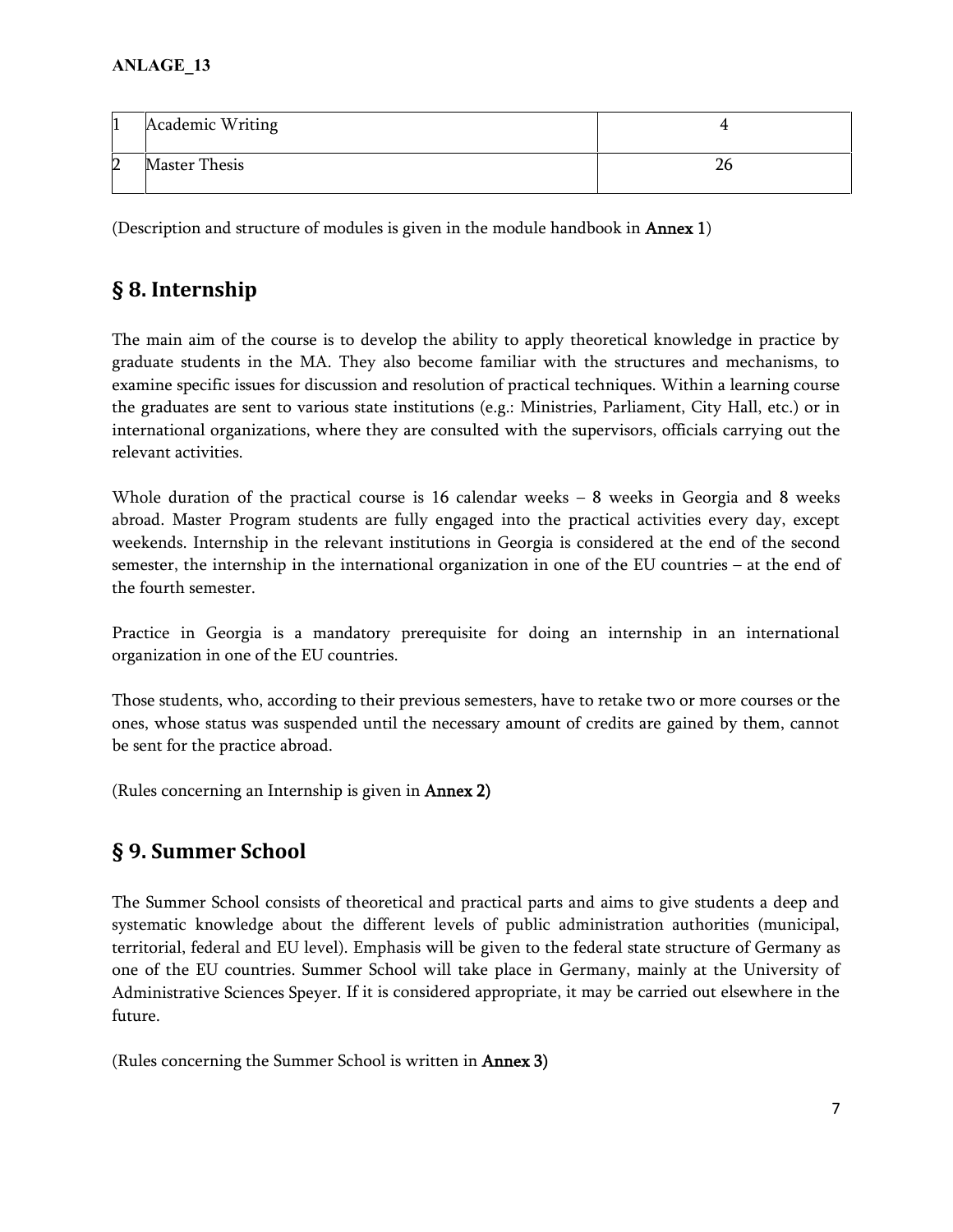## **§ 10. Learning Process and Exams**

Regulation, approved by TSU Academic Council (decree of Academic Council N77/2011), is related to the learning process and examination.

Learning process of the Master's Program "Public Administration" is different, because the fact that the main part is held in English and the majority of academic staff is foreign lecturers. Also, exams are mostly in the written form, but depending on the specification of the subject, a range of exams are used: an oral exam, open-book exam, take-home exams, presentation, test, essay, etc.

(Curriculum Overview is given in **Annex 4)**

Class attendance is mandatory. In addition, students sign the document, which confirms their awareness regarding the rules and regulations about their obligations and about the results if those obligations are violated

(Student Attendance Documents are given in **Annex 5**)

## **§ 11. Master Thesis**

In order to write a Master Thesis students are given the last, fifth semester. The modules and sphere of the thesis might be suggested by students, but an exact thesis is given by the Program management. Master Thesis must be written in English and it is checked by two correctors, from Georgian and German side.

Within the Summer School, students are attended on the seminar/presentation, the purpose of which is to introduce to students rules of Thesis writing. General rules are written in the document "Rules on Master Graduate Exams", approved by the Council of the Faculty of Law.

## **§ 12. Compensation for Disadvantages**

According to the TSU Charter, Article 2, paragraph 2 and paragraph 4 of Article 37, Program administration creates individual curriculum for disabled students according Program's capacities and supports them by all means to pass exams successfully and complete the Master's Program. This rule concerns also those, who are foreigners and students, with special living circumstances.

# **§ 13. System of the Evaluation of the Students**

## **General rule of the evaluation:**

System of the Knowledge evaluation consists of 100 points; Minimum credit ECTS to gain is 51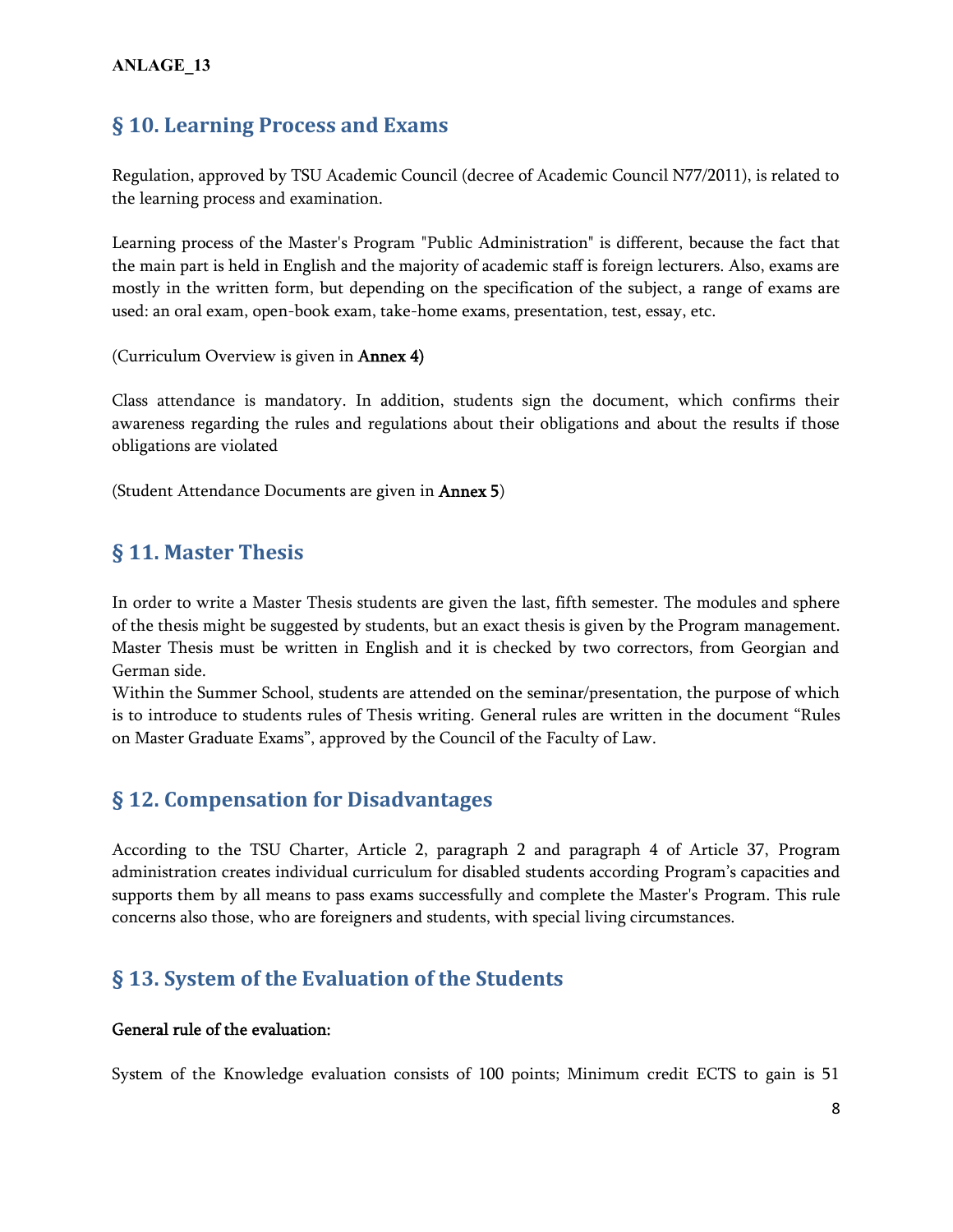points.

| <b>Scores</b> | Evaluation           | Classification of | <b>GPA</b> |
|---------------|----------------------|-------------------|------------|
|               |                      | Evaluation        |            |
| 91% and more  | (A) "Excellent"      | Positive          | 4.0        |
| 81-90%        | (B) "Very good"      | Positive          | 3.0        |
| 71 - 80%      | (C) "Good"           | Positive          | 2.0        |
| 61 -70%       | (D) "Satisfactory"   | Positive          | 1.0        |
| 51 -60%       | (E) "Sufficient"     | Positive          | 0.5        |
| 41 - 50%      | (FX) "Marginal Fail" | Negative          | 0.0        |
| 40% and below | $(F)$ "Fail"         | Negative          | 0.0        |

A student is evaluated according to the following principle:

## **Knowledge and Perception**

Student has deep and systematical knowledge in public administration sphere, which gives graduates opportunity to develop and search new, original ideas, student analyses the specific ways to solve particular problems.

Graduates are aware of:

- General principles of constitutional law, Structure and content of the protection of human rights (which are guaranteed by the constitution) by the institutions exercising the state powers;
- European Law of human rights;
- Principles of national legislation and international standards, goals of the judicial control of the public administration, procedures and the ways to fulfill them;
- Principles of Georgian and European administrative law, basic institutions, functions of the European Council in the sphere of administrative law;
- Technique of the legal drafting of individual administrative act, Law of State Organization and Authority Organization;
- Constitutional aspects, EU legislation and general institutions (EU parliament, European Council, European courts);
- Institutional system of German and Georgian local self governments; Functional responsibilities of local self governments, resources and organization; governmental relations between state/central and local government; principles of decision making on local level;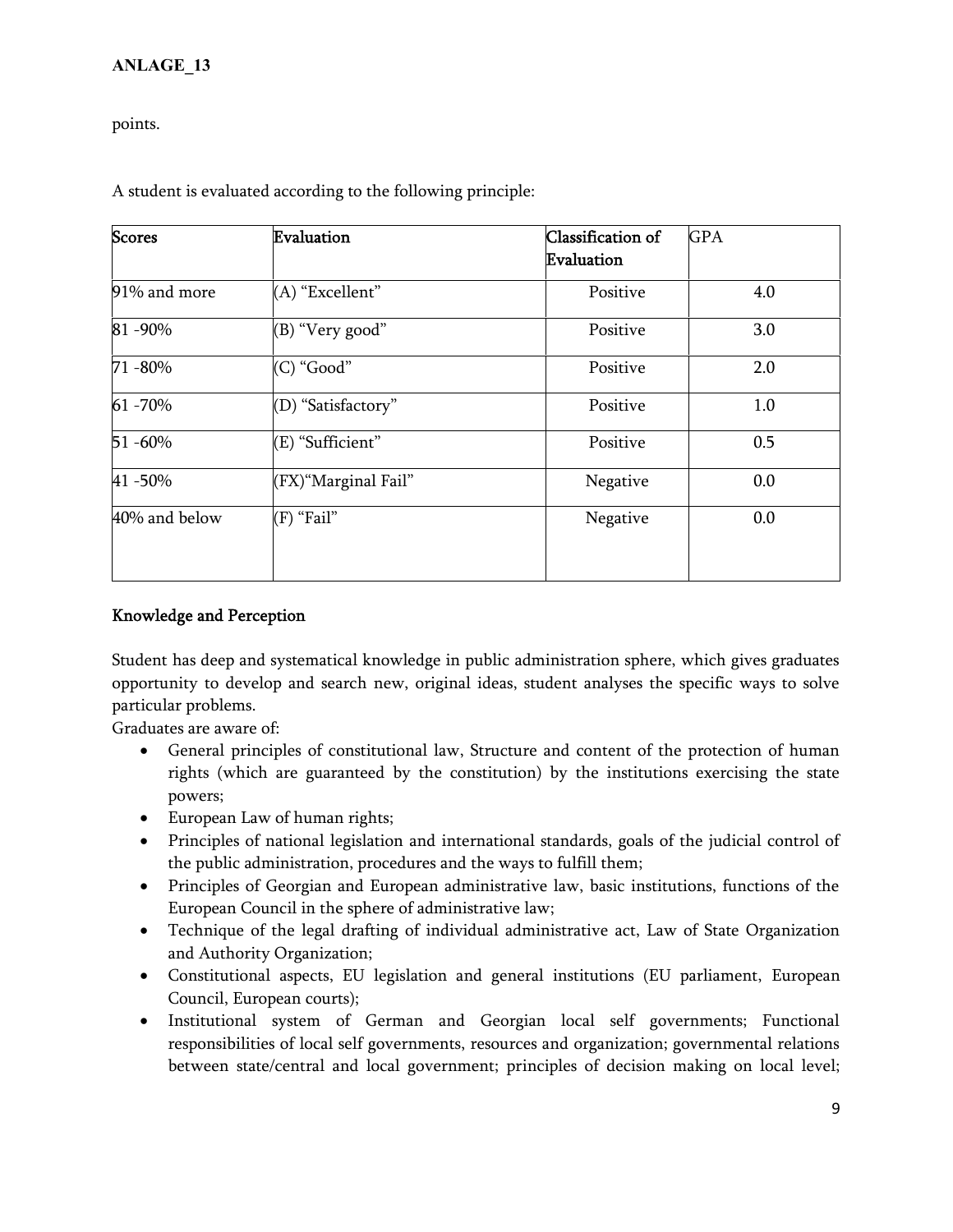reforms and strategies in local democracy, joint reforms and their results;

- Theoretical approaches in governance in multi-level system; concept of Europeanization; institutional structure of the EU; democratic theories and integration in EU; accession policy of the EU and transformation of the East and South European member states;
- Adaptation of ministerial bureaucracies and parliaments to the EU institutional setting; regionalization reforms of new member states;
- Basic concepts of economic, indicators used in economic analysis, and the politico –Economic decision-making process, theory of market failure and differences between the government failure and market failure and also instruments to overcome it;
- Understanding the advantages of Process Management and e-Government for public administration; the hindrances in implementing Process Management and e-Government; the limits of applying Process Management and e-Government in public administration as opposed to the private sector; the importance of national characteristics for change processes in the two areas;
- Methodology of accounting and reporting in the public sector; Specific rules, principles and methods of accounting and reporting, made by budget based organizations;
- Additional measures and mechanisms for planning and evaluation of economic policy and cost-benefit analysis, basic steps, possible risks and results of analytical measures;
- Human resource management;
- Law on civil service;
- Ethical demands and legal principles;
- Principles of change management in Public administration;
- General characteristics and types of communication.

## **Graduates Perceive:**

- The ways of solving particular problems in European Law of Human Rights;
- The ways of solving particular problems in the frameworks of European Convention of Human Right, taking into the consideration the existing international and national precedents;
- The ways of solving particular problems in local/national legal systems in the process of the integration of the EU governance;
- The ways of solving particular problems using the principles of treasure service in the process of budget fulfillment, execution, and financial accounting integration of budgetary organization;
- The ways of solving particular problems using discounting for cost-benefit analysis;

Additionally, graduates have opportunity to learn the following subjects: Municipal Law, Europeanization and Internationalization of Public Administration, Budget Planning and management/Funding public expenditure.

## **Ability of Using the Knowledge in Practice**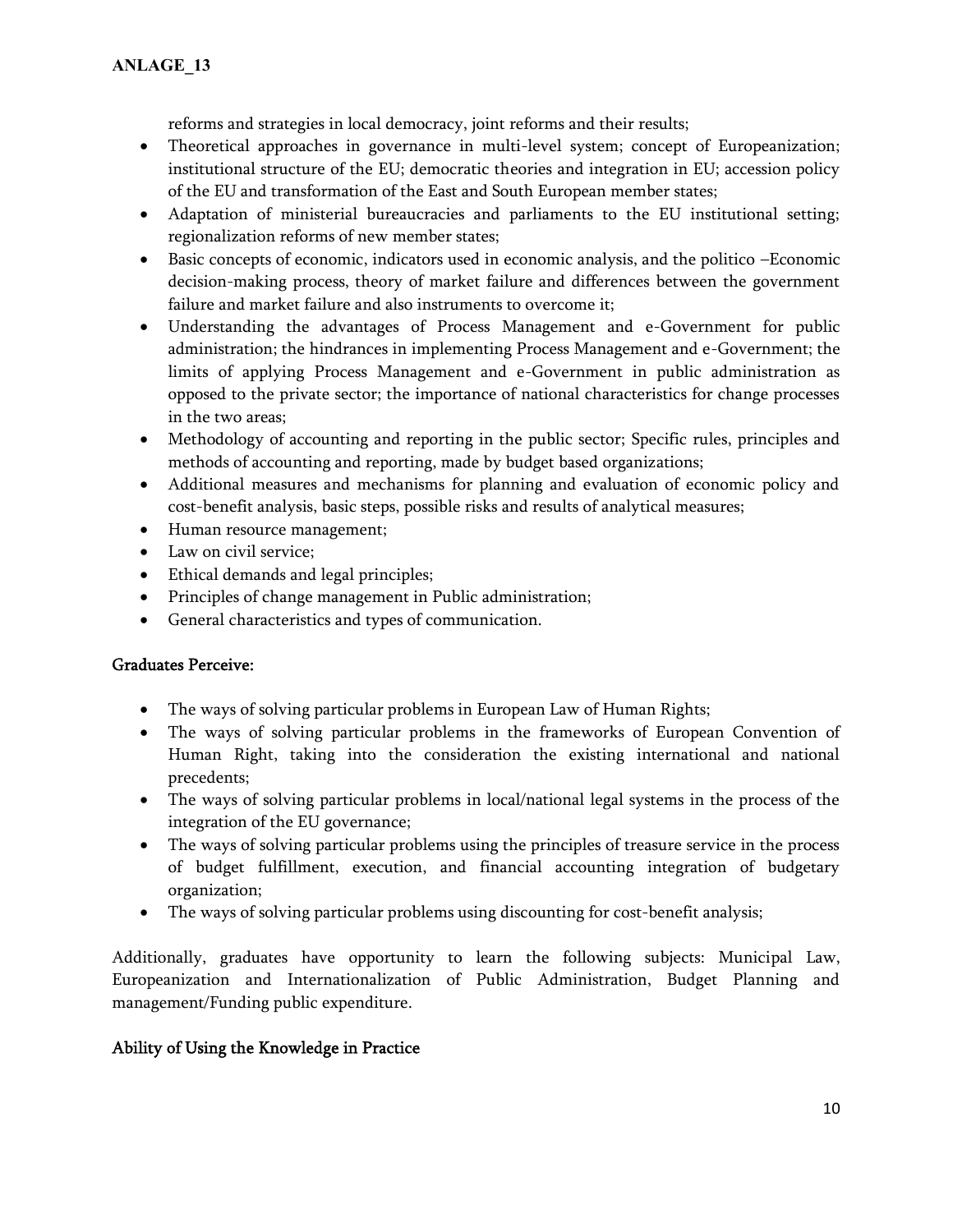Graduates are able to:

- Act in new, unforeseeable and multidisciplinary environment;
- Search new and original ways to solve complex problems;
- Make independent research using the newest methods and approaches.

## **Ability of Conclusion**

Students are able to make analysis of difficult and incomplete information and based on that information, form well-founded and critical conclusion.

## **Ability of Communication**

Student can communicate with academic and professional society in written and oral form in national language and also in foreign language using standards of academic honesty and the challenges of informational-communicational technologies.

## **Ability of Study**

Student can analyze the character of studying process and make strategic planning on high level, direct studying process independently.

#### **Values**

Student can evaluate attitude of his own and others concerning the values and take part in establishment of new values.

# **§ 14. Methods of Challenging Teaching Results:**

- 1. **Verbal/ Oral Method.**
- 2. **Discussion/ Debates** process of discussion significantly improves degree of students' involvement and participation. Discussion can be developed into the debates. This process does not involve only asking the questions by the lecturer. This method develops the students' skills of discussion and argumentation of their own opinions.
- 3. **Group Work** teaching with this method means dividing students into the groups and charging them with the studying instructions. Members of the group individually work on the particular issues and share their experience with other members of the group, according to the goals, during the working process. This strategy ensures maximum participation of all students in academic process.
- 4. **The Method of Working on the Book.**
- 5. **Problem-Based Learning (PBL)** studying method, which uses problem as a first level/step for receiving new knowledge and integration process.
- 6. **Heuristic Method** is based on deciding to raise a problem step by step by the students. This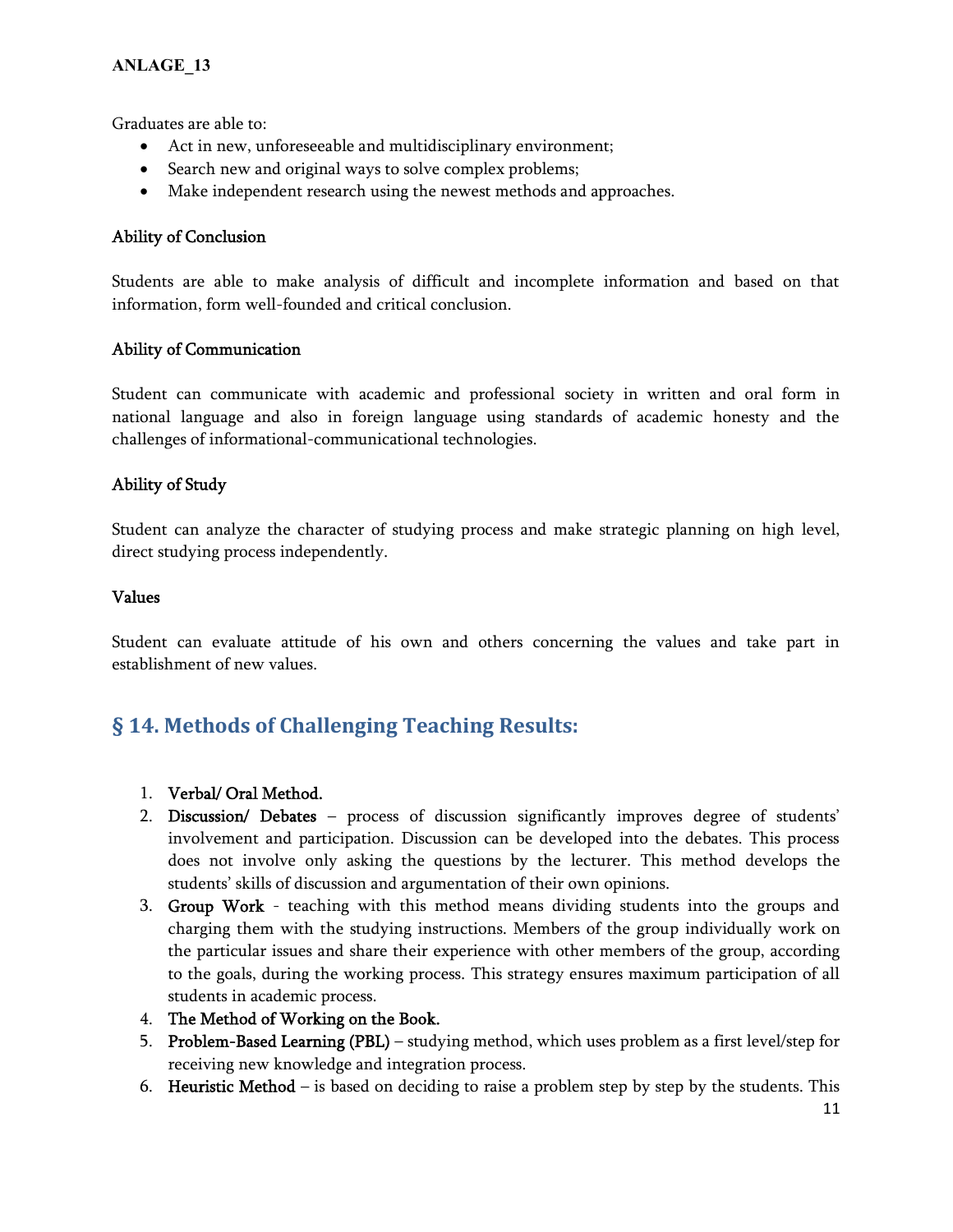problem is solving during the academic process by the expression of facts independently and finding connections between them.

- 7. **Case study** specific cases are examined by the Professor together with the students; they learn it profoundly and in all its aspects. For example, legal cases.
- 8. **Brainstorming** this method means promoting of the expression of the maximum amount of opinions and radically different ideas about specific issues. Already mentioned method promotes the development of creative thinking towards the problem. This method is effective if there are many student groups and consists of some basic steps:
	- Establishment of the problem/issue in creative sense;
	- Making notes about existing ideas during the lecture without critic by the students in determined time period (basically on the blackboard);
	- Selecting of the ideas, which are mostly in accordance with arising issues;
	- Establishment corresponding criteria to already determined research goal;
	- Evaluation of the selected ideas by the already determined criteria;
	- High evaluated idea, as a selection of the best way of solving problem.
- 9. **Role and Situation playing** Role playing according the scenario gives the students opportunities to see the problem from different perspectives and helps them to form alternative opinions. Like a discussion, role playing makes student able to form their ideas independently and to protect this ideas during the discussion.
- 10. **Method of Demonstration –** This method means introduction of the information by the visual effects. This method is very effective in perspective of challenging goals. Often it is better to provide materials for students by audio as well as by visual means. Demonstration of studying materials can be made by the teacher or by the students. This method helps students to better and more clearly understand learning materials, to concretize the tasks, which will be done by the students independently; at the same time, this strategy visually introduces the sense of the problem/issue.

## 11. **Induction, Deduction, Analyze and Synthesis.**

- **Induction Method** determines the form of any knowledge, where opinion formation during the academic process goes from specific to general one, from facts to generalization**,** at the time, when materials are given to students, process goes from specific to general one.
- **Deduction Method** determines form of delegation of any knowledge, which is the logical process of discovering new knowledge based on the general knowledge; this process goes from general to specific one.
- In academic process **Analyze Method** helps to divide studying materials, as complete one, into composing parts. This makes easier to see separate issues in details, which are composing part of the difficult problem.
- **Synthesis Method** includes inverse procedure; this method helps to unite separate grouping issues into one complete issue. This method promotes the development of students' abilities to see the problem as complete one.
- 12. **Explanation Method** Based on the discussions on the given issue. When Professor explains materials, he/she introduces corresponding example, which is considered in details in the frameworks of the specified issue.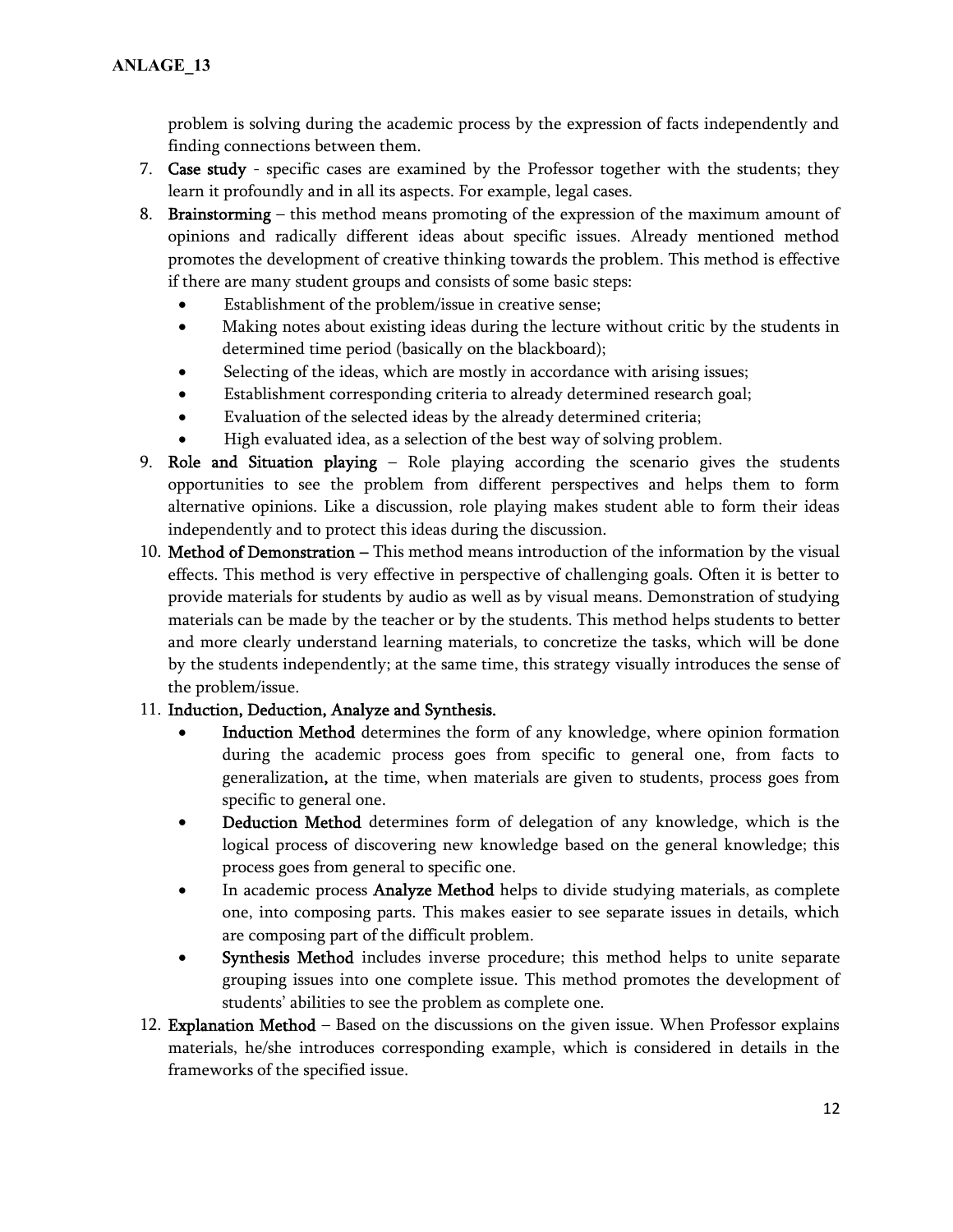- 13. **Action Oriented Teaching** requires active involvement of the lecturers as well as students in the academic process, where the practical interpretation of the theoretical materials is considered as the most important activity.
- 14. **The Method of Written Work –** This includes the following activities: making notes and short summaries of the theme, elaborating abstracts, essays and etc.

Considering the concrete academic task, the Professor can use one of the mentioned methods or some of them or any other method.

# **§ 15. Material - Technical Basis**

The Program is implemented on the basis of TSU faculty of law, academic space consists of 2500 M2 meter (Rooms, Professors' rooms, library - only in the library of the faculty of law are 18000 copies: text-books and monographs (12005 copies), magazines, court decisions, dictionaries, normative material and other literature, electronic resources, 40 computers.

# **§ 16. Academic Staff of the Program:**

From TSU:

- Full Professor 4
- Associate Professor 5
- Assistants Professor 1
- $\bullet$  Invited lecturer 7

## From the German University of Administrative Sciences, Speyer:

- Full Professor 5
- Scientist-Researcher 5
- $\bullet$  Invited lecturer 3

Involvement of Professors in the subjects is given in the following schedule:

| Lecturer              | <b>Status</b>                | Subject                                            |
|-----------------------|------------------------------|----------------------------------------------------|
| Karl-Peter Sommermann | <b>Full Professor Speyer</b> | Constitutional Law in a Comparative<br>Perspective |
|                       |                              | Judicial Control of Public<br>Administration       |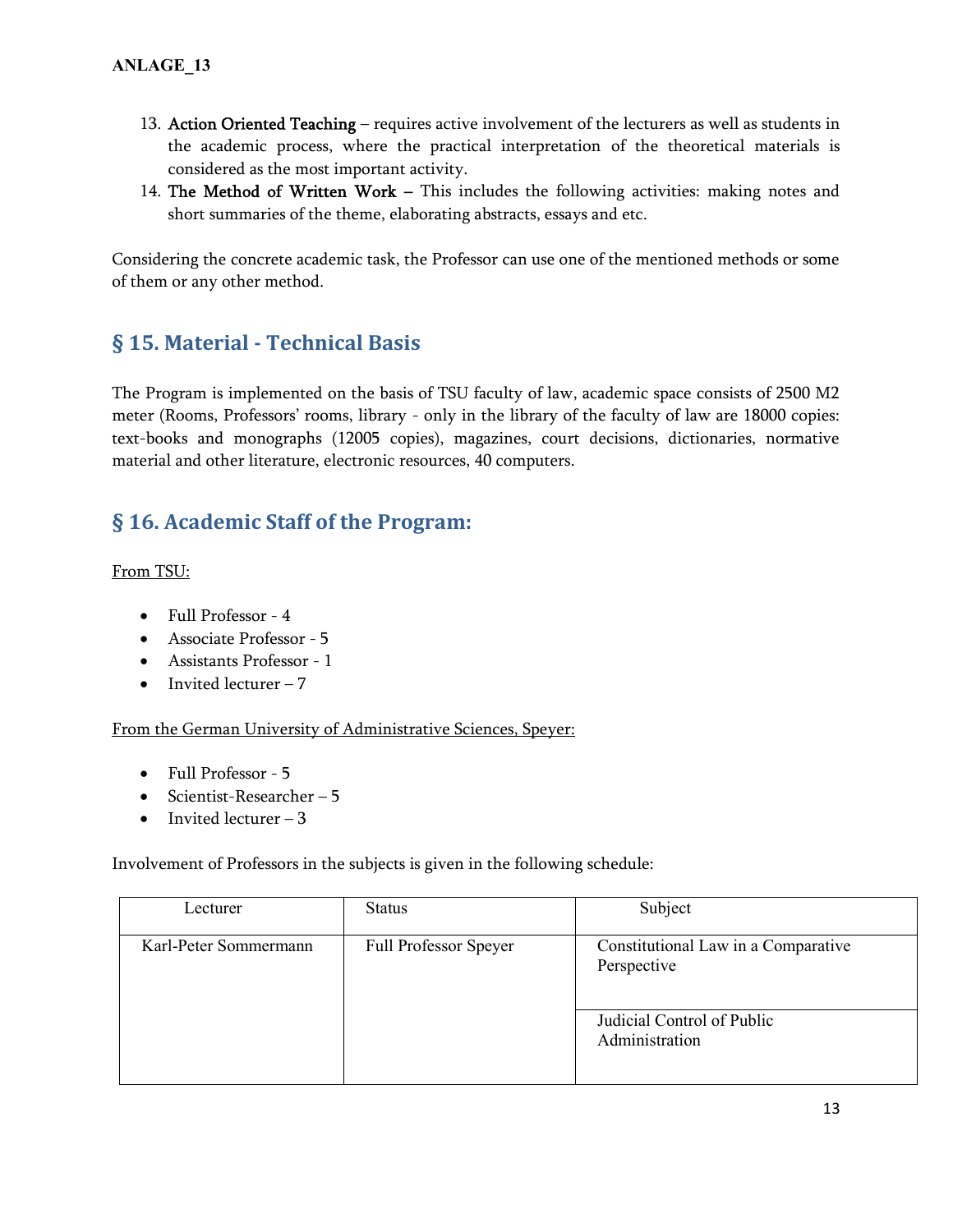| Irakli Kobakhidze | <b>Associated Professor TSU</b> | Georgian Constitutional Law                    |
|-------------------|---------------------------------|------------------------------------------------|
|                   |                                 | Municipal Law                                  |
| Paata Turava      | <b>Associated Professor TSU</b> | Introduction to Georgian Administrative<br>Law |
|                   |                                 | Civil Service Law                              |

| Paata Turava           | <b>Associated Professor TSU</b>  | Legal Bases of the Organization in the State<br>and Administration           |
|------------------------|----------------------------------|------------------------------------------------------------------------------|
| Maia Kopaleishvili     | <b>Full Professor TSU</b>        |                                                                              |
| Paata Turava           | <b>Associated Professor TSU</b>  | Technique of Notification<br>concerning Legal Acts (in<br>Georgian Language) |
| Irma Kharshiladze      | <b>Associated Professor TSU</b>  |                                                                              |
| <b>Ulrich Stelkens</b> | Full Professor Speyer            | Administrative Law and State Liability                                       |
| Tamar Gvaramadze       | <b>Assistant-Professor TSU</b>   |                                                                              |
| Konstantine Korkelia   | <b>Full Professor TSU</b>        | European Law of Human Rights                                                 |
| Tanja Klenk            | <b>Invited Lecturer - Speyer</b> | Governance in the EU Multi-level<br>System                                   |
| Nani Macharashvili     | <b>Associated Professor TSU</b>  |                                                                              |
| Ekaterine Svanidze     | <b>Invited Lecturer TSU</b>      | European Union and Its Public<br>Administration                              |
| Giorgi Khubua          | <b>Invited Lecturer Speyer</b>   | Territorial organization and<br>Decentralization                             |
| <b>Anreas Knorr</b>    | Full Professor Speyer            | Introduction to Economics                                                    |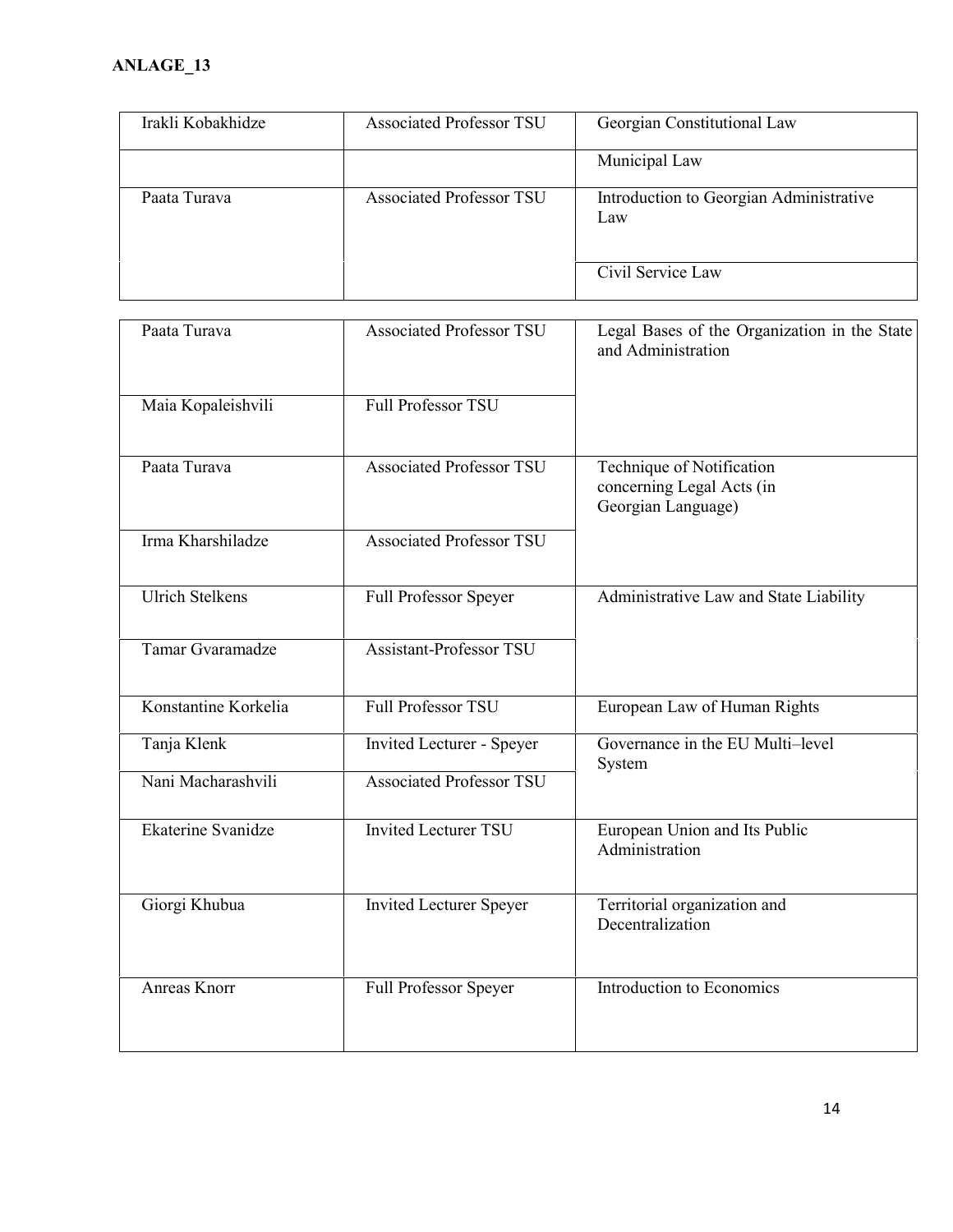| <b>Full Professor TSU</b>       | Competition<br>Policy,<br>Regulation<br>and<br><b>Public Enterprises</b>                             |
|---------------------------------|------------------------------------------------------------------------------------------------------|
| Full Professor Speyer           |                                                                                                      |
|                                 | Cost-Benefit Analysis                                                                                |
| Scientist-researcher            | <b>Strategy Management and Quality</b><br>Management                                                 |
| Speyer                          |                                                                                                      |
| <b>Invited Lecturer Speyer</b>  | <b>Change Management</b>                                                                             |
| <b>Invited Lecturer Speyer</b>  | Process Management and E-Government                                                                  |
| <b>Invited Lecturer TSU</b>     |                                                                                                      |
| <b>Associated Professor TSU</b> | Planning<br><b>Budget</b><br>Management,<br>and<br>Funding Public Expenditure                        |
| <b>Invited Lecturer TSU</b>     | Accounting and reporting in the public sector                                                        |
| <b>Invited Lecturer Speyer</b>  | Culture and Ethics in Public Administration                                                          |
| <b>Full Professor TSU</b>       |                                                                                                      |
| <b>Invited Lecturer TSU</b>     | Human Resource Management                                                                            |
| <b>Invited Lecturer Speyer</b>  | Communication<br>between State and<br>Citizen/ Communication<br>between Politics and Administration/ |
| <b>Invited Lecturer TSU</b>     | Personal Skills and Appearance                                                                       |
| <b>Invited Lecturer TSU</b>     | German Language Courses                                                                              |
| <b>Invited Lecturer TSU</b>     | German Language Courses                                                                              |
|                                 |                                                                                                      |